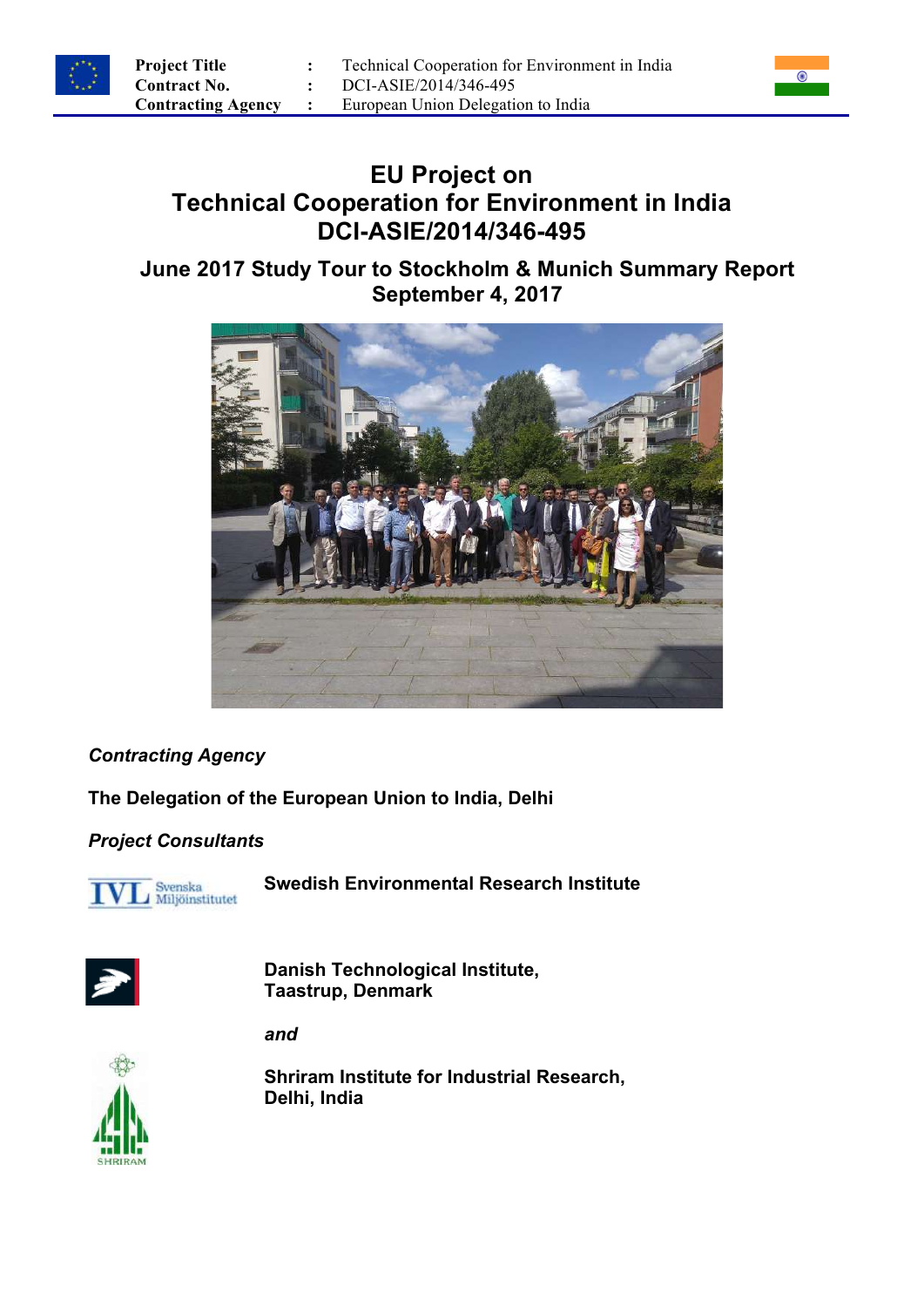# **1 Project Background**

The aim of the Technical Cooperation for Environment in India project is to contribute towards India's sustainable and inclusive development objectives based on the local experience of both India and the EU through capacity building and skill development.

The focus of the project is on two priority themes viz. (1) Solid Waste Management and (2) Sewage Treatment in two pilot cities viz. Mumbai and the National Capital Territory of Delhi. The expected outcomes of the project are:

- ♦ Enhanced technical and institutional capacity of Indian authorities to create an enabling environment promoting clean technologies;
- ♦ Enhanced human capacity through the transfer of the required skills and technical know-how for the use and development of clean technology in the local context;
- ♦ Increased awareness amongst public and private actors and the public at large, on environmentally friendly development activities.

This report provides information about the contents of the study tour of June 2017, the conditions in Sweden, Germany, and India, key events, areas of future cooperation, etc.

# **2 Study Tour Information**

Within this framework and as part of WP-6 "WP 6-Training programs to encourage stakeholders to switch over to climate change and resource efficiency technologies" (Para 6.3: "Study tours to Europe and training by EU experts") of the approved Inception Report, a 1-week Study Tour took place from June  $17^{\overline{th}}$ -24<sup>th</sup>, 2017 in Stockholm, Sweden and Munich, Germany.

The purpose of the tour was to build advanced capacity, develop synergies and identify areas of cooperation on solid waste management and sewage treatment, as these represent key challenges for India and can contribute to the Swachh Bharat mission and the National Action Plan on Climate Change. Sweden and Germany were selected given their focus on the waste management hierarchy, utilisation of a range of modern technologies, and significant achievements in both areas of interest. The study tour was implemented in accordance to the concept that was initially developed in April 2017 and regularly updated.

Fifteen policy makers and technical experts from the Ministry of Urban Development, Ministry of New and Renewable Energy, Central and Maharashtra Pollution Control Boards, North and East Delhi Municipal Corporations, Municipal Corporation of Greater Mumbai, and the Delhi Jal Board attended. A number of project team members from Sweden and India contributed to the study tour. The study tour focused on:

1. Interactive sessions with experts from IVL-Swedish Environmental Research Institute, smart cities, waste management and sewage treatment facilities, etc. on technical, policy and legal issues including processes, regulatory framework, statistics, challenges and solutions.

2. Site visits to biogas, waste to energy, composting, restored landfill, sewage treatment, recycling, and other facilities as well as to sustainable urban projects (i.e., Hammarby Sjostad). The site visits







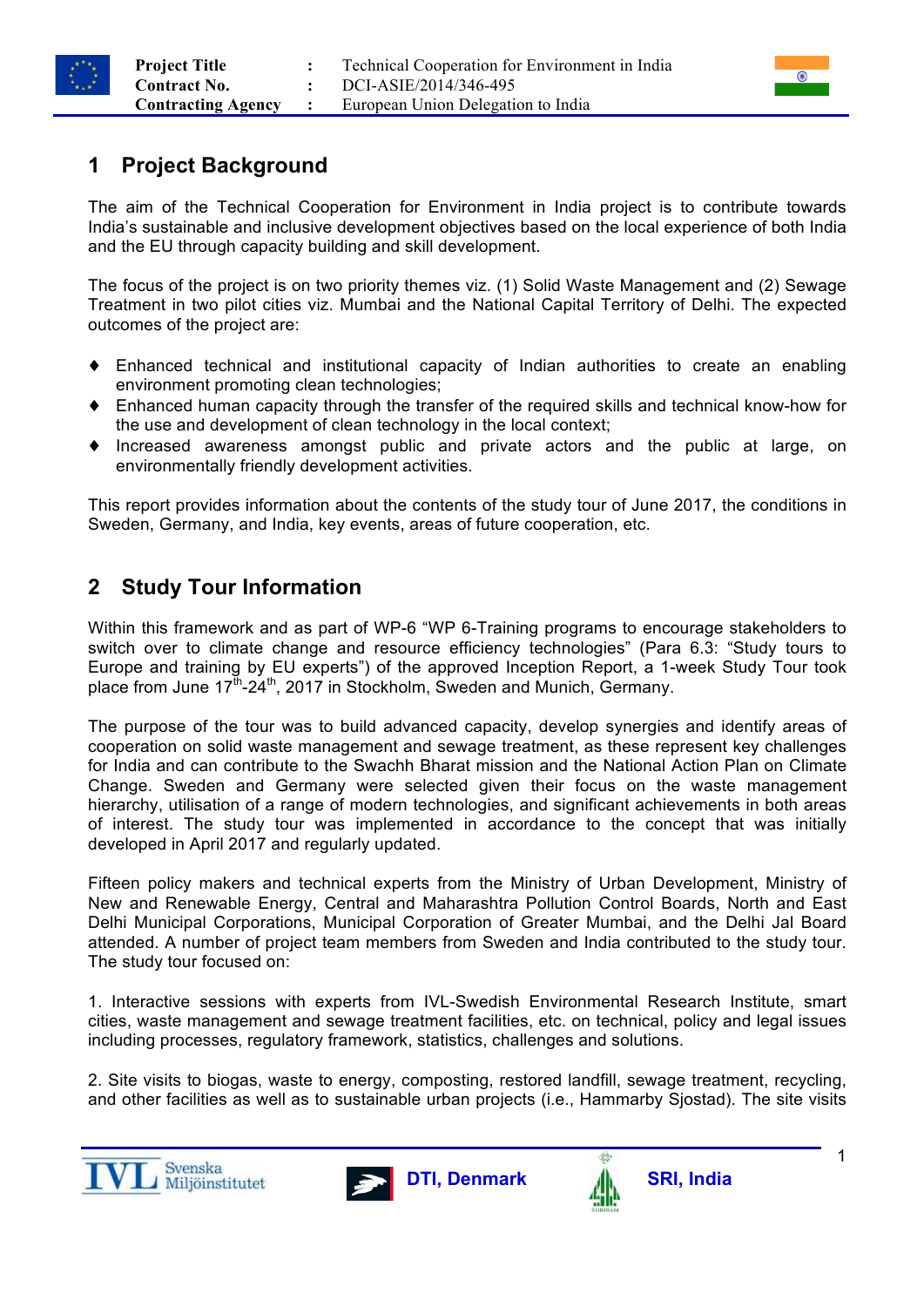

provided the opportunity to directly observe operations and examine with the operators success factors and challenges.

# **3 Main Features of Waste Management**<sup>1</sup>

In 2014 every person in the EU generated on average 475 kgs of municipal waste, of which 465 kgs were treated as follows: 28% was recycled, 28% landfilled, 27% incinerated and 16% composted. There is a steady increase of the share of composting and recycling from 17% in 1995 to 44% in 2014. Figure 1 shows the evolution of waste treatment in Europe.



#### **Figure 1: Municipal Waste Treatment by Type of Treatment in EU-27 (Kgs per capita; 1995-2015)**

### **3.1 Sweden**

In 2015, Sweden generated 4.5 million tonnes of household waste. More than 99% of all household waste is recycled. The country has gone through a "waste recycling revolution" in the last few decades as only 38% waste was recycled in 1975. The evolution is shown in Figure 2, while Figure 3 shows the key policy interventions that have gradually led to this "revolution." Specific targets, taxation, bans, and national plans are key ingredients of success.

<sup>2</sup> This section relies on information from the European Commission, Final Implementation Report for the Directive Svenska **SRI, India DTI, Denmark** Miljöinstitutet

<sup>1</sup> This section relies on information from European Environment Agency-EEA, Country Fact Sheet, Municipal Waste Management, Germany, October 2016; European Environment Agency-EEA, Country Fact Sheet, Municipal Waste Management, Sweden, October 2016; Eurostat Press Release, 56/2016, 22/3/2016, Environment in the EU; Avfall Sverige, Swedish Waste Management, 2016; S. Cave, Recycling in Germany, Research and Information Service Briefing Paper, January 2017; http://ec.europa.eu/eurostat/statistics-explained/index.php/Municipal\_waste\_statistics accessed on 8/7/2017.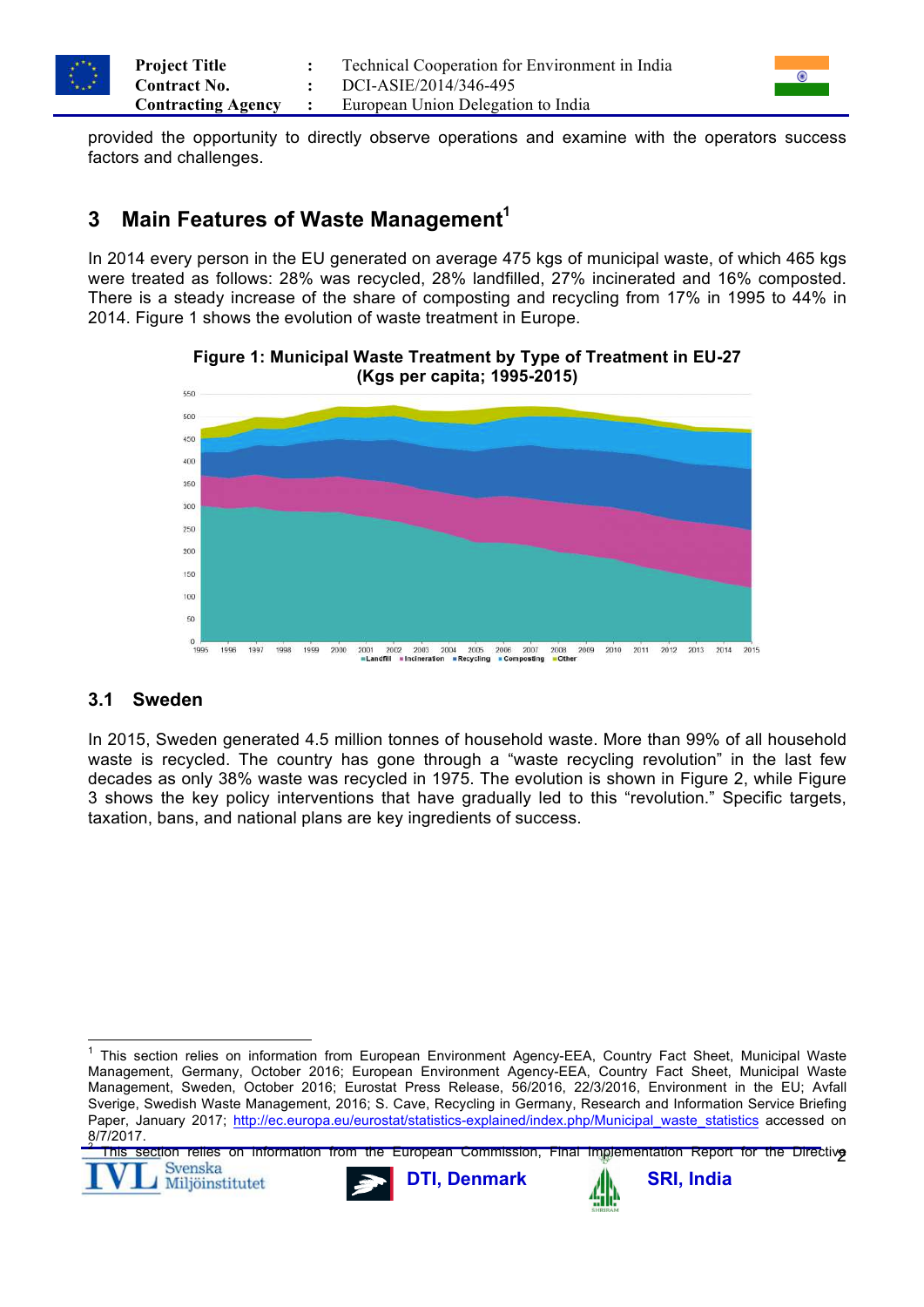



#### **Figure 2: Evolution of Waste Management Treatment in Sweden, 1975-2015**







The key conclusions of Sweden's policy are the following (EEA, 2016):

- The overall treatment of municipal solid waste in Sweden is characterised by an equal share of recycling and incineration, more than 49 % each, while landfilling has been diminished to around 0.6 % of generated MSW in 2014.
- Recycling rates were already high in 2001 at 39 % and by 2014 they reached almost 50 %.
- Sweden will most likely be able to fulfil the 2020 50 % target set out in the Waste Framework Directive.
- A landfill tax, which came into force on 1 January 2000, played a vital role in the diversion of MSW from landfill to recycling and incineration. Consecutive increases in the tax level in 2002, 2003 and finally in 2006 instigated a continuous reduction of landfilling MSW.







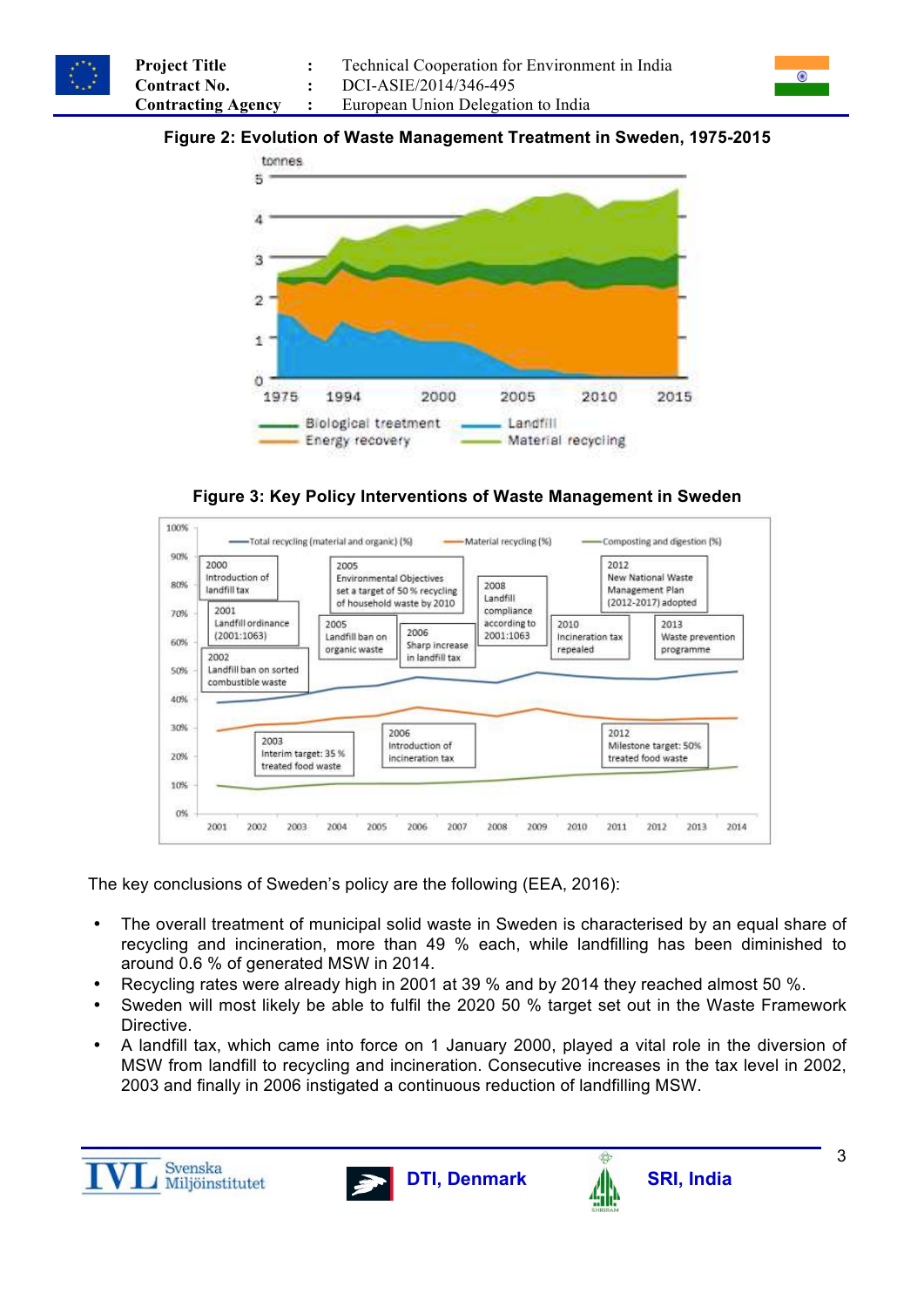

- In addition to the landfill tax, other instruments such as producer responsibility, milestone targets for food waste recycling and investments in anaerobic digestion have been particularly important in improving recycling rates.
- A landfill ban on sorted combustible waste in 2002 and a landfill ban on organic waste in 2005 were catalysts for the diversion of MSW from landfills.
- Since 2012 Sweden has two milestone targets for waste, including a target of better resource management in the food chain and recycling target for construction and demolition waste.
- A tax on incineration was introduced in 2006 in order to boost further material and organic recycling, but was repealed in 2010.

### **3.2 Germany**

In 2014, Germany generated 618 kgs of municipal waste per person; of which 47% was recycled, 17% composted, 35% incinerated and 1% landfilled. Figure 4 shows the evolution of Waste Management Treatment in Germany and Figure 5 shows the key policy interventions in Germany including taxation, bans, and national plans.



**Figure 4: Evolution of Waste Management Treatment in Germany, 2001-2014**





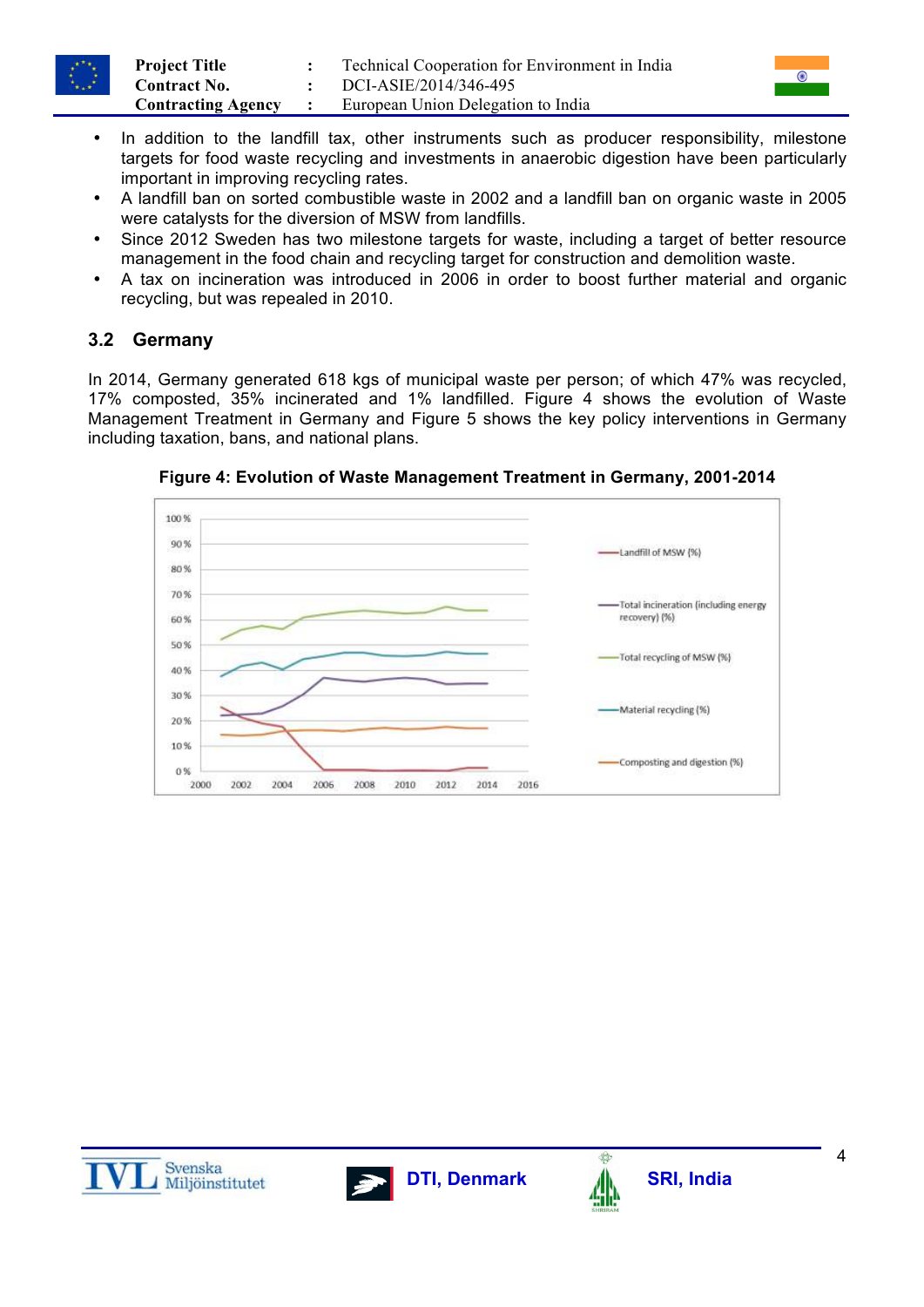





The key conclusions of Germany's policy are the following (EEA, 2016):

- Recycling has increased from 52 % of municipal waste generated in 2001 to 64 % in 2014. The EU target of 50 % recycling by 2020 has already been met.
- The 2016 target for biodegradable municipal waste sent to landfill was met in 2006.
- There is a long tradition of national waste strategies and waste management plans in the federal states.
- A ban on landfilling un-pretreated MSW, producer responsibility and a focus on separate collection have proved to be important policy initiatives.
- The latest initiatives are the introduction of the so-called recycling bin to be adopted by the municipalities on a voluntary basis – that aims to increase recycling of plastics and metals from households, and the mandatory separate collection of bio-waste from 2015.

#### **3.3 India**

In India, 62 million tonnes of waste are generated annually by a population of 377 million in urban areas, of which 75-80% of the solid waste is dumped at the landfills, while only 20-25% is processed & treated. 1.240 ha of land per year is presently required for dumping and by the year 2031 the requirement of land would be 66.000 ha. In order to treat or process solid waste, there are 535 compost/vermi-compost plants, 22 RDF/pallets plants, 41 bio-gas plants and 13 power plants.





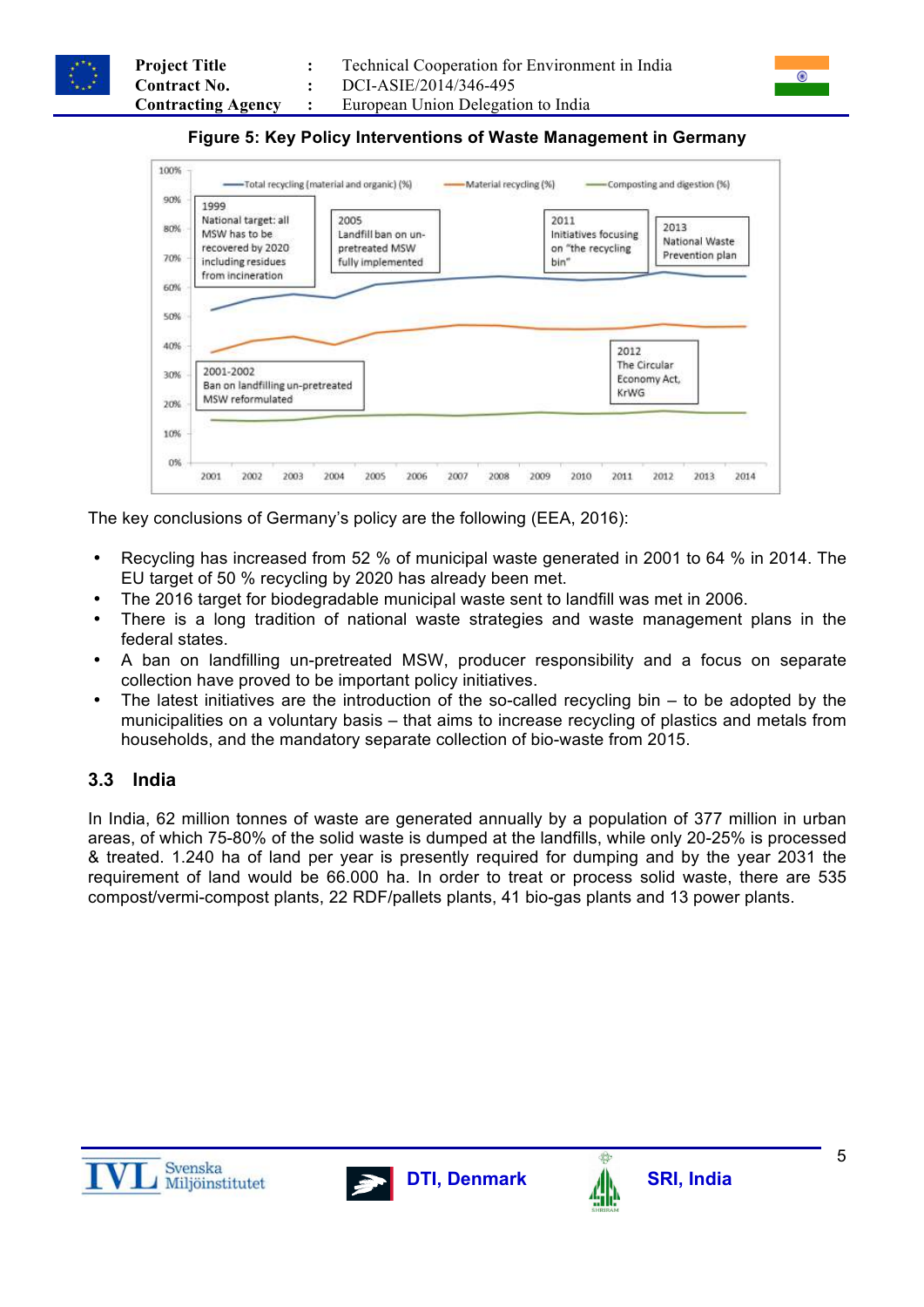



## **4 Main Features of Sewage Treatment2**

### **4.1 Sweden**

In Sweden, all households in urban areas are connected to sewage treatment plants. There are more than 400 plants managing around 1.25 billion  $m<sup>3</sup>$  of sewage annually. The treatment is in most cases based on a combination of mechanical, biological and chemical processes (Figure 6). Generally, mechanical solids removal is the first step. The most common treatment methods are 1. Biological treatment; 2. Chemical treatment; 3. Biological-chemical treatment (conventional three stage treatment); 4. Biological-chemical treatment with separate de-nitrification processing; 5. Biological-chemical treatment with supplemental treatment (as with filtration).

Because of treatment plants that were built in the 1960s and 70s, releases of phosphorus and organic matter decreased significantly. Similarly, from the mid-1980s new methods were used to reduce nitrogen levels also. The degree of purification for phosphorus, biochemically degradable organic matter (BOD), and nitrogen has improved overtime. Furthermore, in 2012 Sweden generated more than 207.000 tonnes of sludge from the treatment plants.



#### **Figure 6: Evolution of Sewage Treatment in Sweden**

#### **4.2 Germany**

In Germany, there are more than 6.900 treatment plants, managing around 10 billion  $m<sup>3</sup>$  of sewage annually. Around 97% of sewage is treated to the highest EU standards (Figure 7). Germany generates around 2 million tonnes of sludge from the treatment plants, while the use of sludge thermal processing is increasing in significance.

<sup>2</sup> This section relies on information from the European Commission, Final Implementation Report for the Directive 86/278/EEC on Sewage Sludge, 2015; Umwelt Bundesamt, Sewage Sludge Management in Germany, 2013; Wvgw Wirtschafts- und Verlagsgesellschaft Profile of the German Water Sector, 2015; https://www.destatis.de/EN/FactsFigures/NationalEconomyEnvironment/Environment/EnvironmentalSurveys/WaterSupplyI ndustry/WaterSupplyIndustry.html;jsessionid=E1AF53AF8B9AC2DAEE6F3B5566C74FE0.cae1 accessed on 8/7/2017.





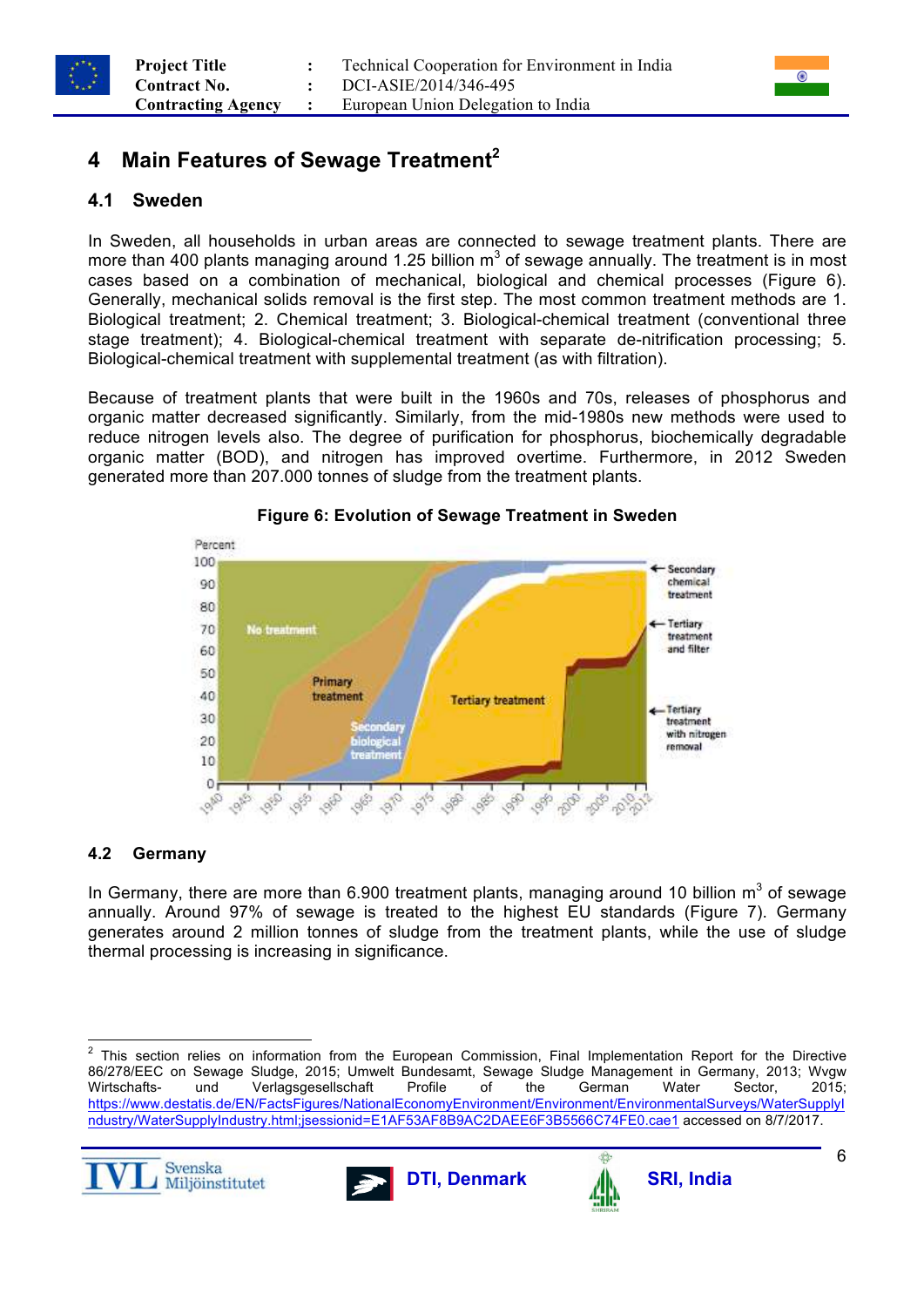



#### **Figure 7: Degree of Sewage Connectivity in Germany**



#### **4.3 India**

Sewage generation in urban area is approximately 38.000 Million Litres per Day (MLD), whereas the treatment capacity is around 23.000 MLD out of which operational capacity is only 19.000 MLD through 522 operational sewage treatment plants. Tentative sludge generation is 9.000 tonnes per day.

### **5 Main Areas for Cooperation**

The key areas of cooperation based on the study tour as well as the ongoing work with the Indian stakeholders are the following:

- 1. Technical and policy contribution on solid waste management issues, especially in relation to waste transfer stations, landfill mining, and sewage treatment oversight.
- 2. Larger focus on the feasibility of landfill mining, as it potentially incorporates some important benefits for waste management and urban development that are relevant to Mumbai and Delhi. The presentation by professor Fricke in Munich, introduced some key issues that require further examination regarding technical solutions, costs, etc. The Project is examining how it can provide relevant support, within the project's budget and time constraints.
- 3. Finalisation of the e-learning modules on community waste management and the continuation of the awareness initiative in cooperation with Stree Mukti Sanghatana is of high importance. At the study tour it was evident that community awareness is a key aspect of efficient waste management in Sweden and Germany.
- 4. Propositions for best methodologies for the reuse and application of sludge (e.g., incineration, agriculture). Furthermore, the presence of phosphorus in sludge and the technologies for its recovery represent additional areas for potential collaboration.





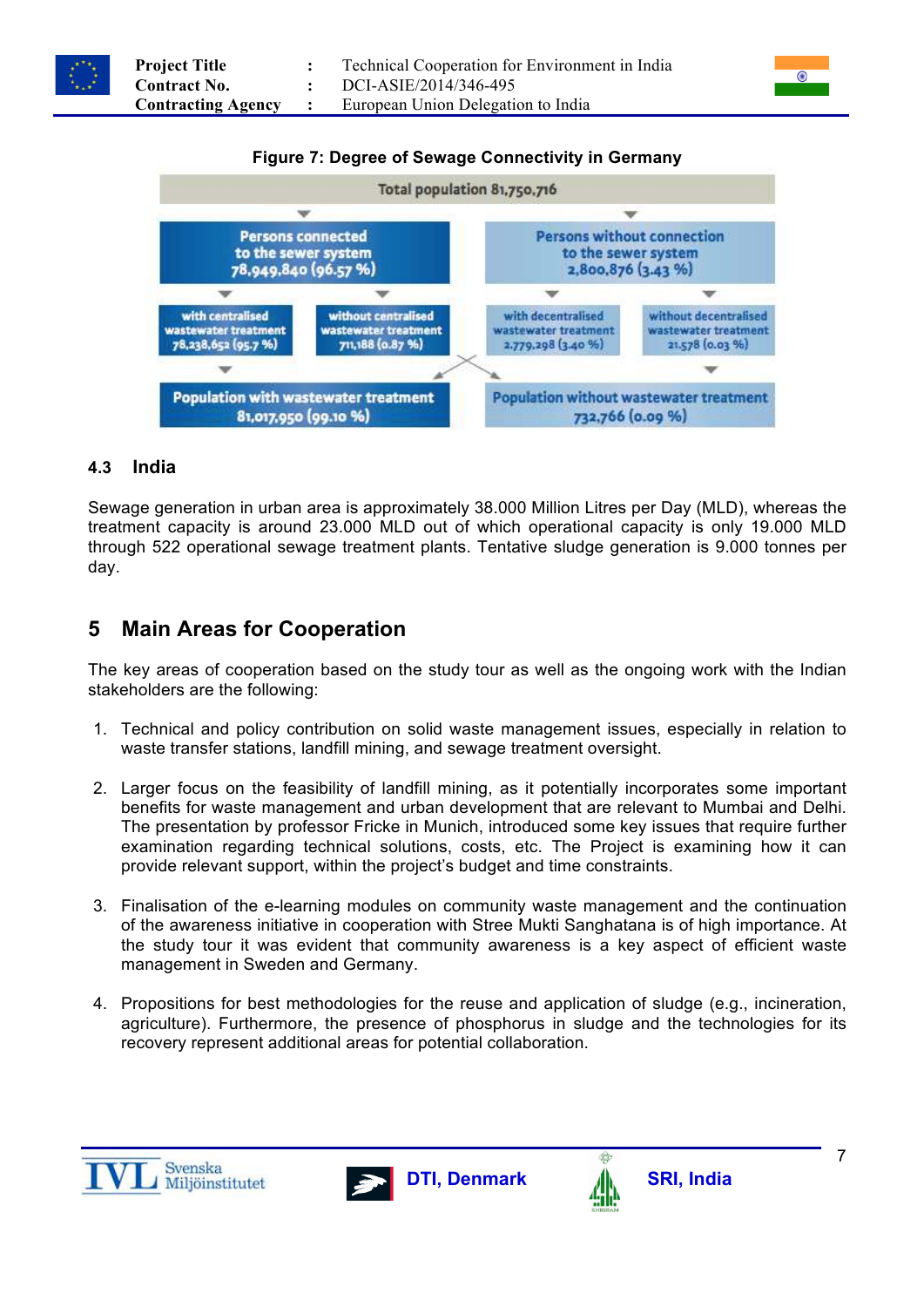

### **6 Agenda**

The agenda is presented in Figure 8. All presentations and reports have been placed on the project's website (www.euprojectinindia.com) for easy access by all parties. Photos are available in Annexure I. The evaluation forms by the participants provided positive feedback about the contents and planning of the study tour.

|                       | Figure 8: Study Tour Agenda                                                                                                                                                                                                                                                                                                                                                                                                                                                                                                                                                                                                                                                                                        |
|-----------------------|--------------------------------------------------------------------------------------------------------------------------------------------------------------------------------------------------------------------------------------------------------------------------------------------------------------------------------------------------------------------------------------------------------------------------------------------------------------------------------------------------------------------------------------------------------------------------------------------------------------------------------------------------------------------------------------------------------------------|
| <b>Date</b>           | <b>Activity</b>                                                                                                                                                                                                                                                                                                                                                                                                                                                                                                                                                                                                                                                                                                    |
| <b>Saturday 17/6</b>  | Flights to Stockholm (Arrival on Saturday 17/6)<br>$\bullet$                                                                                                                                                                                                                                                                                                                                                                                                                                                                                                                                                                                                                                                       |
| Sunday 18/6           | 17.30-22.00 Dinner at Fjader island<br>$\bullet$                                                                                                                                                                                                                                                                                                                                                                                                                                                                                                                                                                                                                                                                   |
| Monday 19/6           | 08.30-12.15 Opening session & presentations at Smart City House in<br>$\bullet$<br>Hammarby Sjostad (HS)<br>Welcome and project presentation, P. Karamanos, Team Leader, EU-<br><b>India Project</b><br>Wastewater & waste management presentation, V.K. Verma, Alternate<br>Team Leader, EU-India Project<br>Smart city Sweden, O. Ekengren, Executive Vice President, IVL<br>Hammarby Sjostad, unique environmental project in Stockholm & site<br>visit, E. Freudenthal, Manager, Glashus Ett<br>13.00-14.30 Scandinavia Biogas, Site visit and presentation, J. Collin,<br>$\bullet$<br><b>Head of Technical Department</b><br>14.30-15.30 Hammarby Sjostadverket, Sewage treatment demonstration<br>$\bullet$ |
| Tuesday, 20/6         | plant, S. Philipsson, IVL<br>07.00-18.00 Borlange waste to energy plant presentation and site visit, M.<br>$\bullet$<br>Bjurman, Production Manager, Borlange Energi                                                                                                                                                                                                                                                                                                                                                                                                                                                                                                                                               |
| <b>Wednesday 21/6</b> | <b>Travel to Munich</b><br>$\bullet$                                                                                                                                                                                                                                                                                                                                                                                                                                                                                                                                                                                                                                                                               |
| Thursday 22/6         | 09.00-16.00 Visit to City of Munich recycling facility; Waste management in<br>$\bullet$<br>the City of Munich presentation, G. Langer, City of Munich; Visit to<br>composting/biogas facility and restored landfill<br>17.00-19.30 Landfill mining - A contribution of waste management to<br>$\bullet$<br>resource conservation, Professor K. Fricke, Technical University of                                                                                                                                                                                                                                                                                                                                    |
|                       | Braunschweig & Solid waste management in Mumbai presentation, P.<br>Awate, Chief Engineer SWM Project, MCGM                                                                                                                                                                                                                                                                                                                                                                                                                                                                                                                                                                                                        |
| Friday 23/6           | 09.00-14.00: Sewage treatment operations in the City of Munich<br>$\bullet$<br>presentation, Dr. Bohm; Visit at Gut Grosslappen sewage treatment plant;<br>Concluding remarks of study tour.                                                                                                                                                                                                                                                                                                                                                                                                                                                                                                                       |
| <b>Saturday 24/6</b>  | Departure to India<br>$\bullet$                                                                                                                                                                                                                                                                                                                                                                                                                                                                                                                                                                                                                                                                                    |





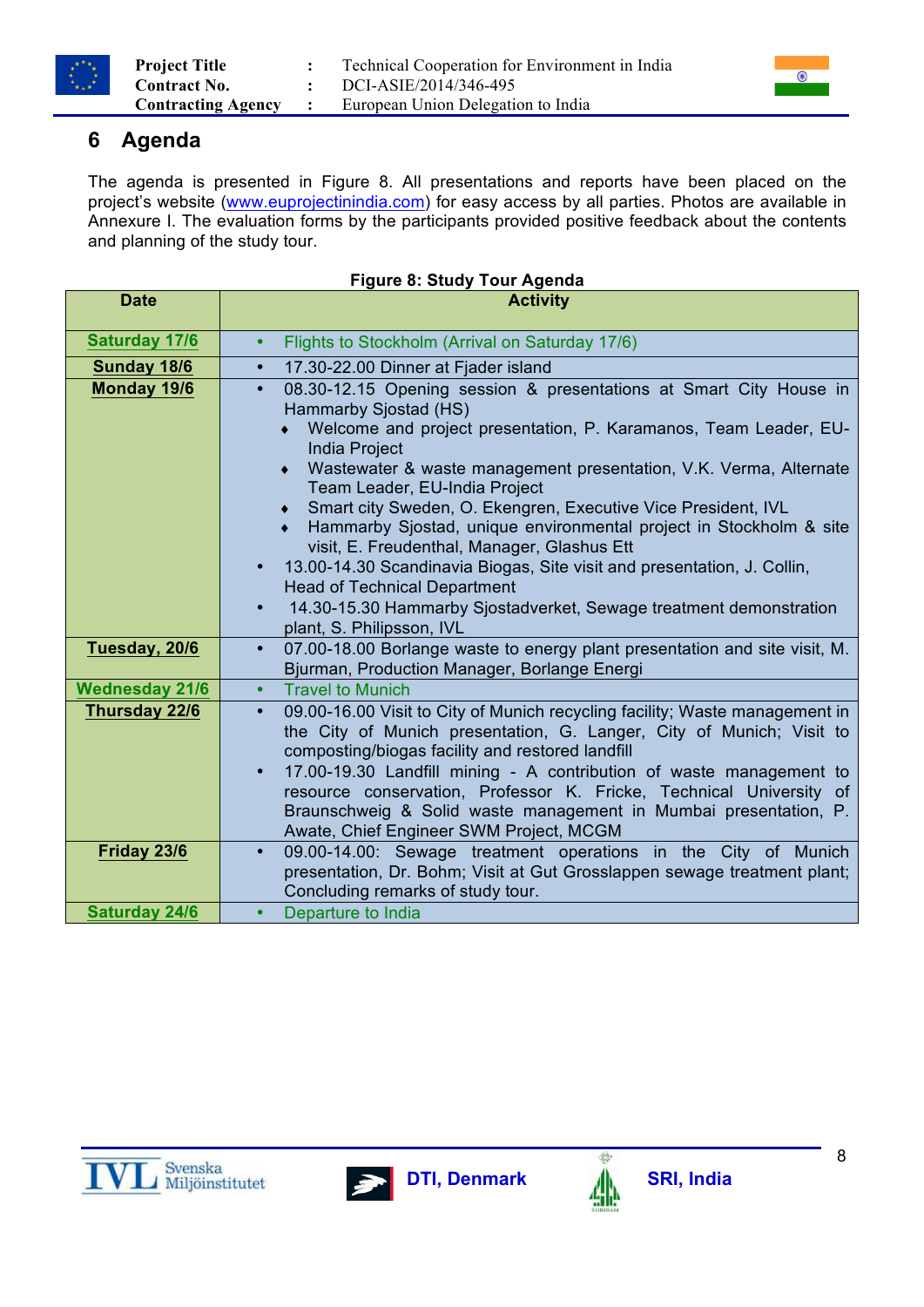



## **Annexure I: Photos**







**DTI, Denmark**



9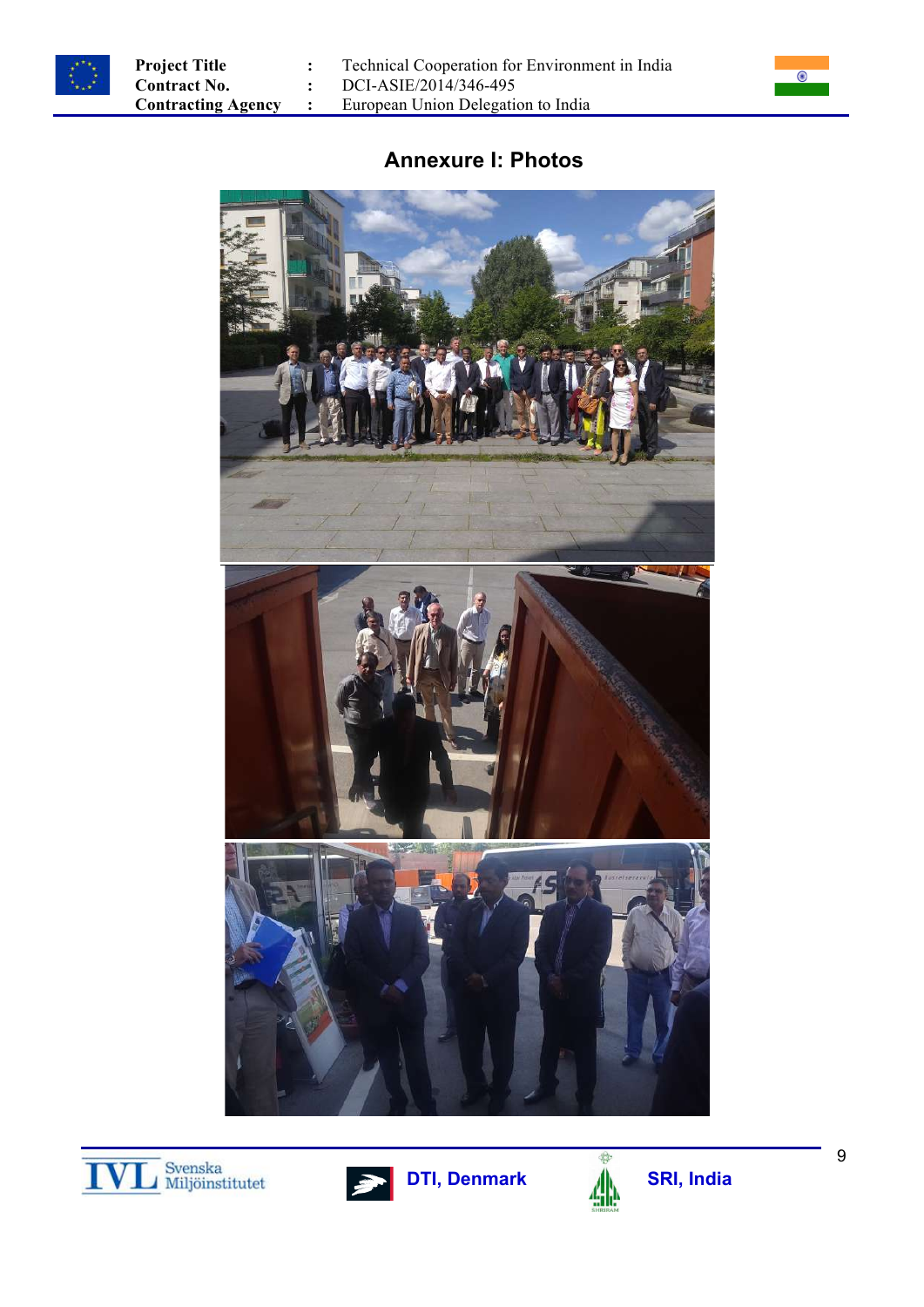







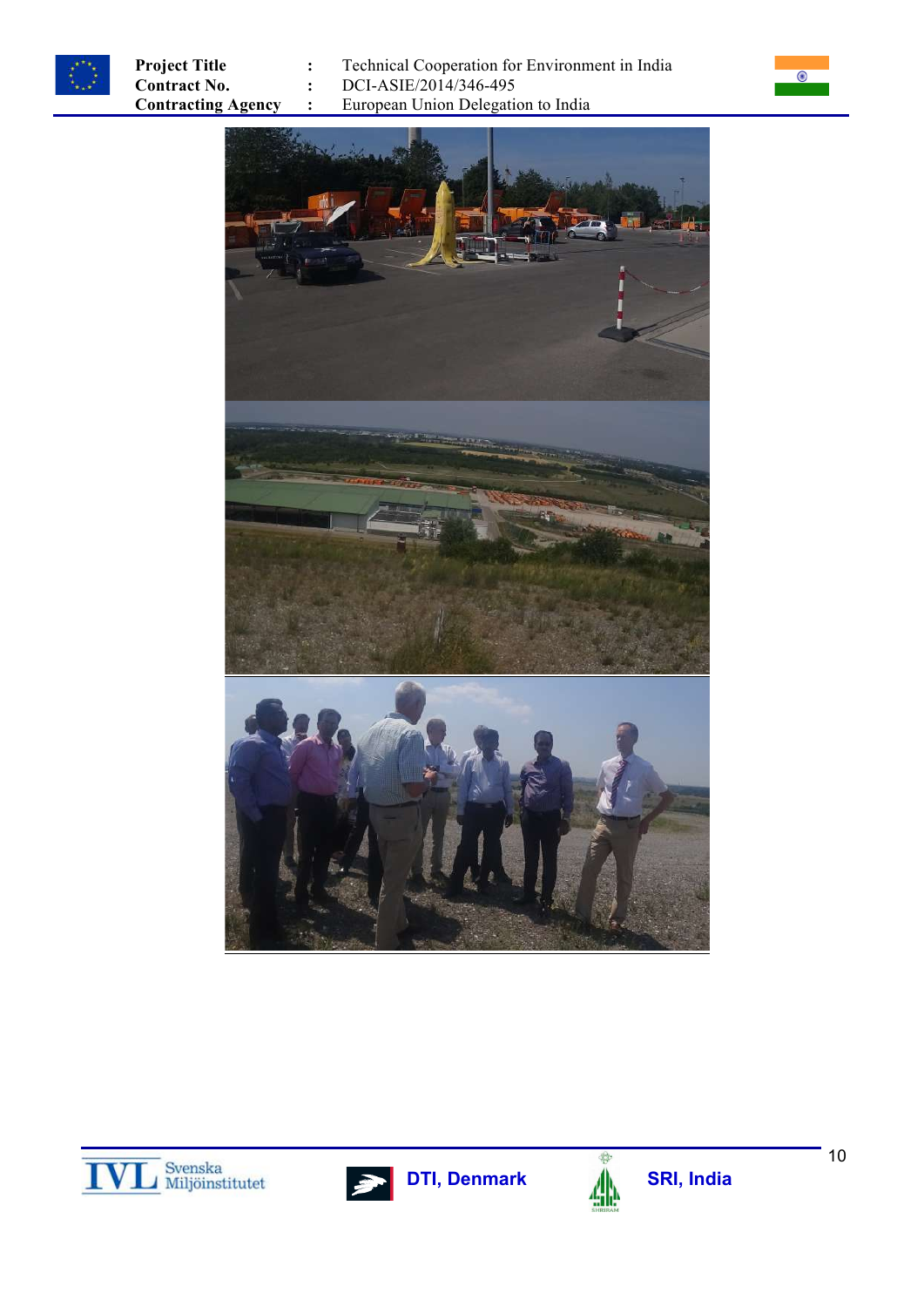











11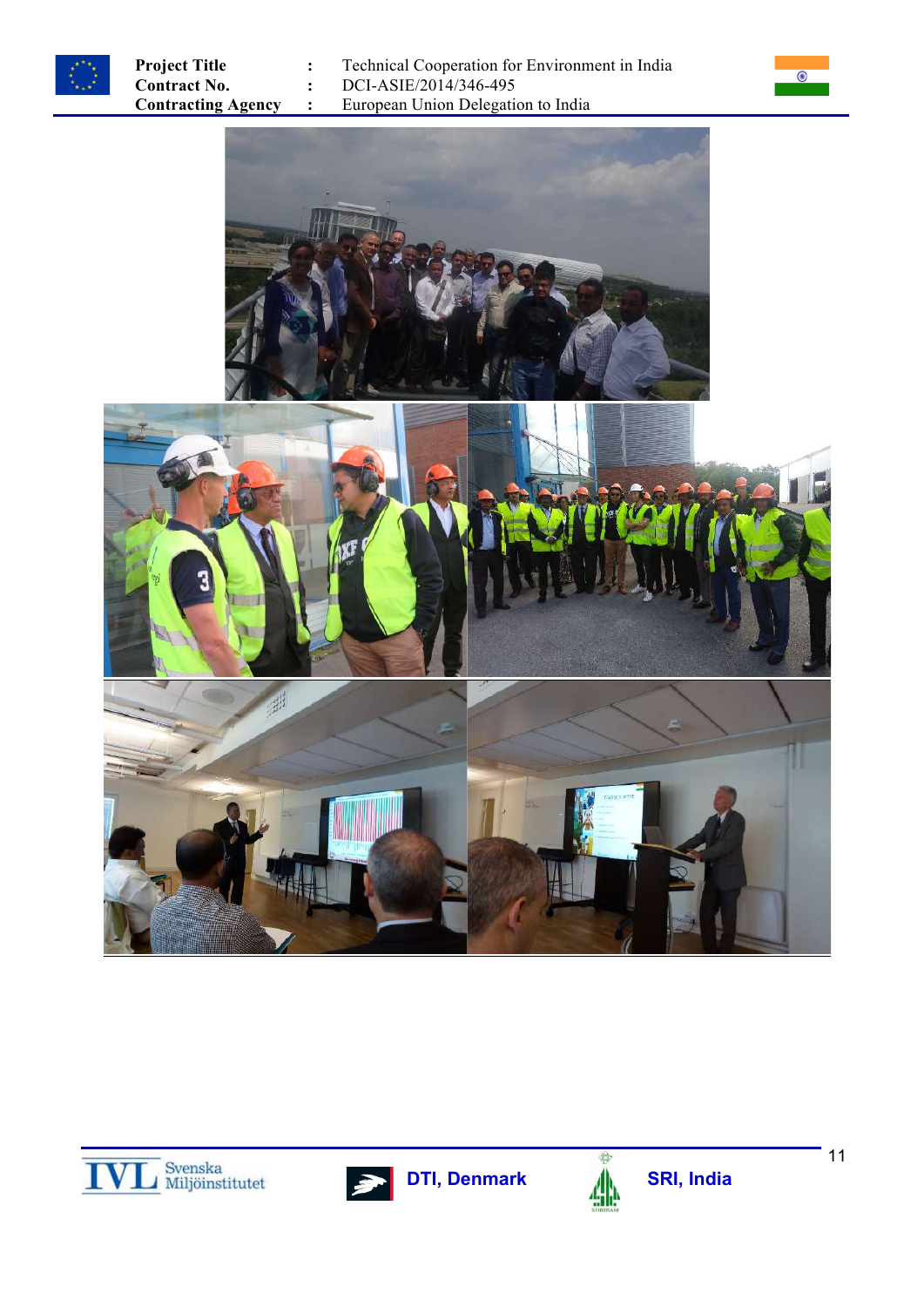